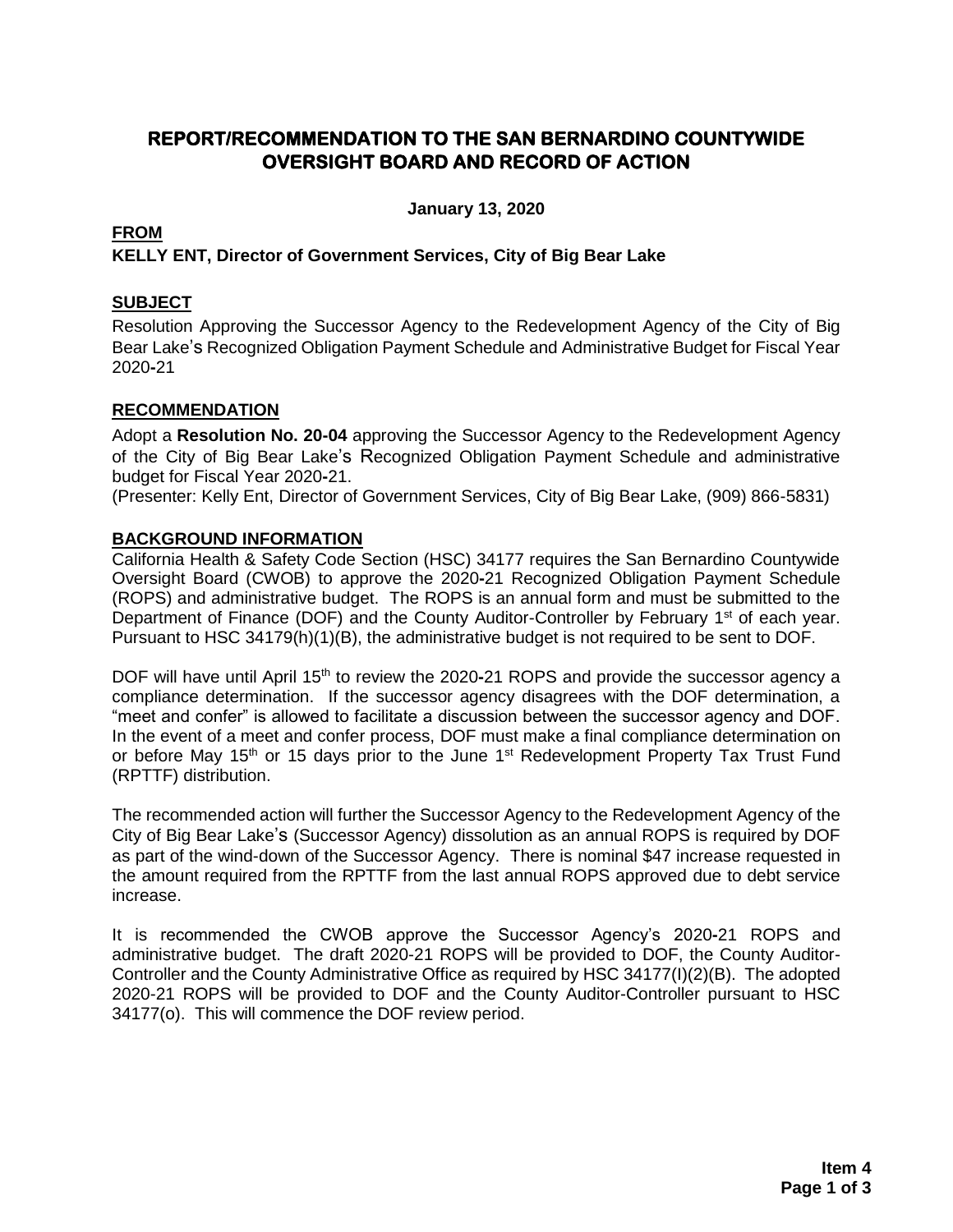**Resolution Approving the Successor Agency to the Redevelopment Agency of the City of Big Bear Lake's Recognized Obligation Payment Schedule and Administrative Budget for Fiscal Year 2020-21 January 13, 2020**

#### **ATTACHMENTS**

Attachment A – Resolution Attachment B – ROPS for Fiscal Year 2020-21 Attachment C – Administrative budget for Fiscal Year 2020-21

#### **REVIEW BY OTHERS**

This item has been reviewed by Community Development and Housing Agency on December 17, 2019 and San Bernardino Countywide Oversight Board Legal Counsel on December 27, 2019.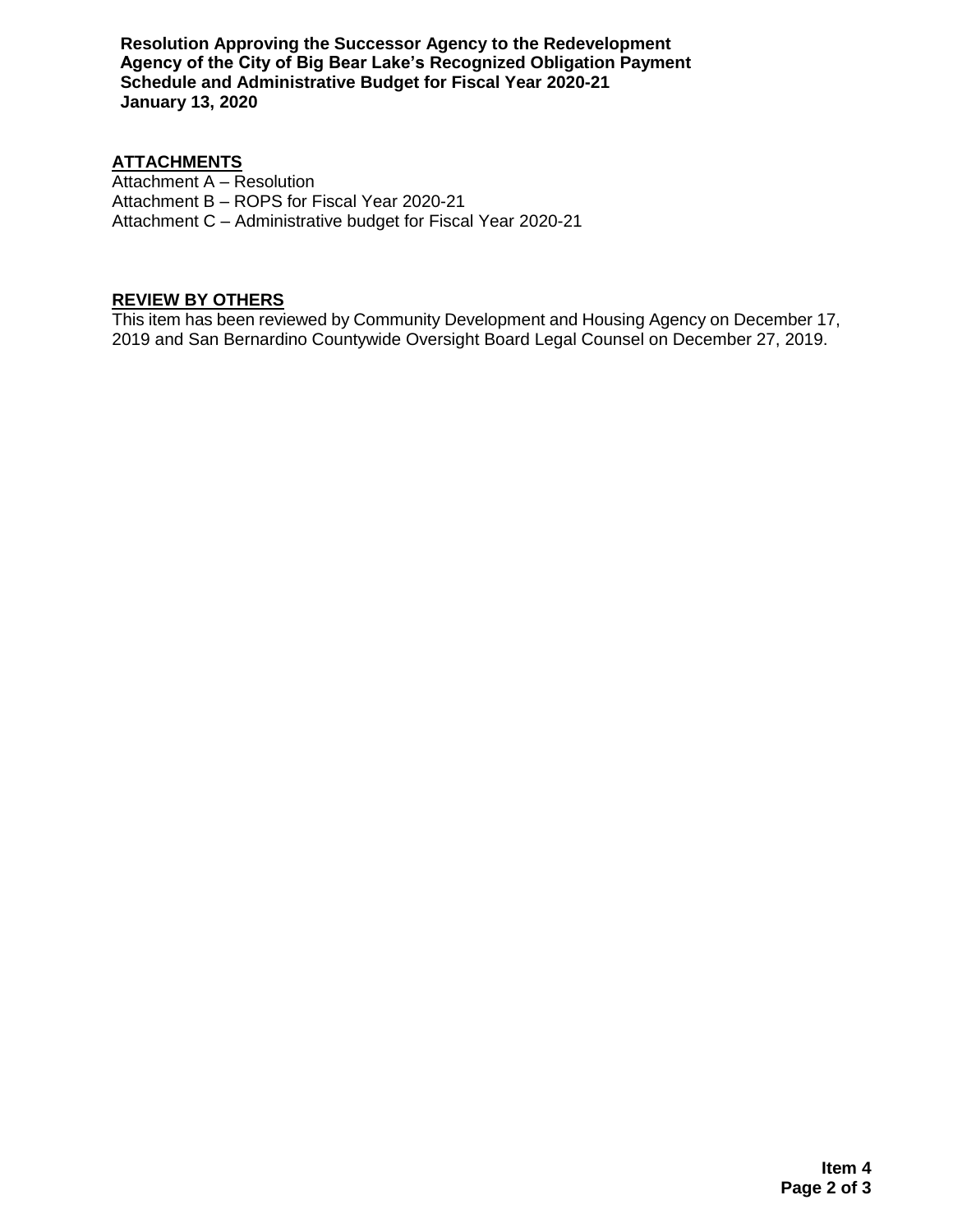**Resolution Approving the Successor Agency to the Redevelopment Agency of the City of Big Bear Lake's Recognized Obligation Payment Schedule and Administrative Budget for Fiscal Year 2020-21 January 13, 2020**

Record of Action of the San Bernardino Countywide Oversight Board

#### **APPROVED**

Moved: Lawrence Strong Seconded: Kenneth Miller Ayes: Richard DeNava, Kenneth Miller, Cindy Saks, Lawrence Strong, Acquanetta Warren, David Wert Absent: Mario Vasquez

Lynna Monell, SECRETARY

 $BY \bigcup$  young / 1/pull



cc: File- San Bernardino Countywide Oversight Board

la 01/15/2020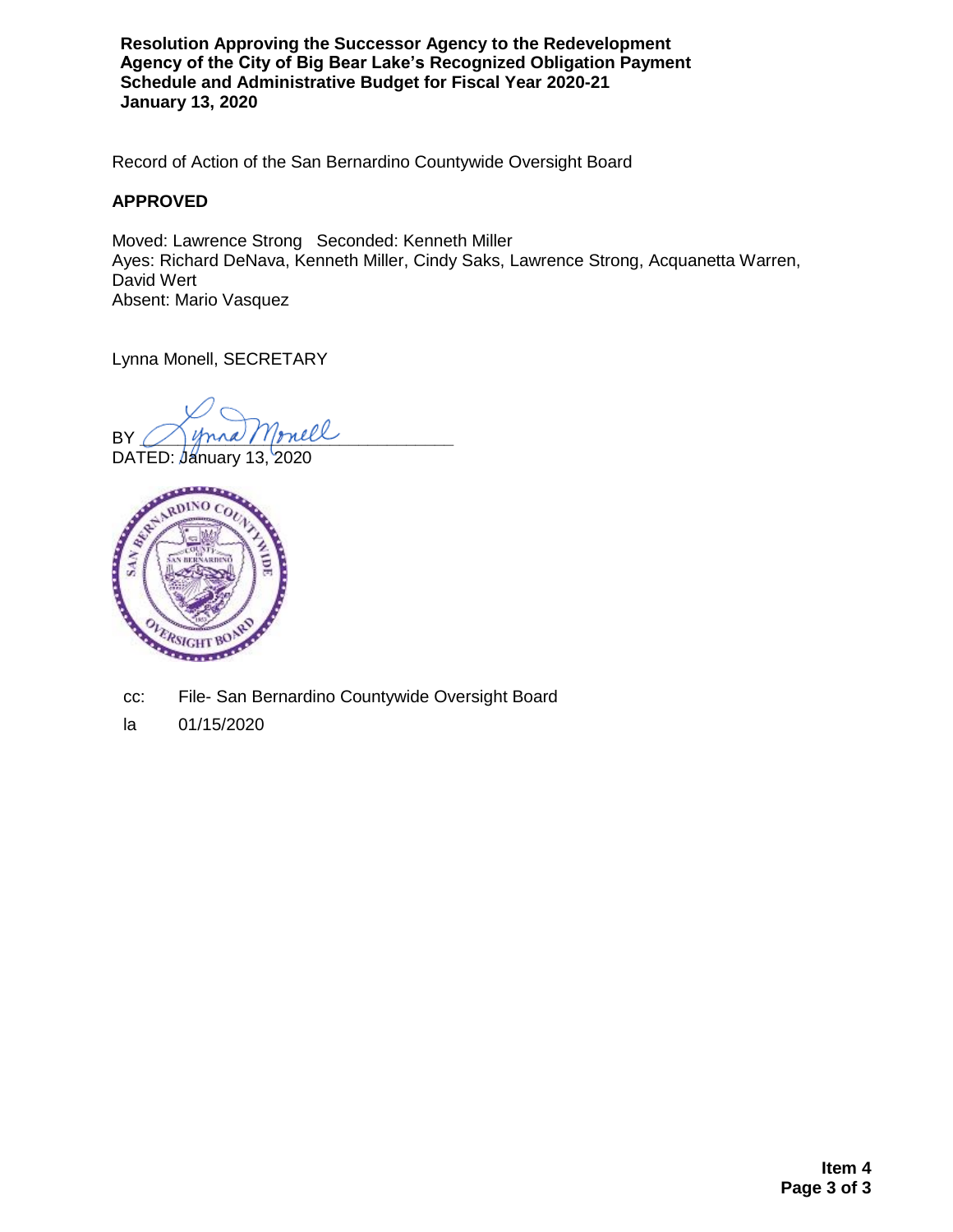#### RESOLUTION NO. 2020-04

#### RESOLUTION OF THE SAN BERNARDINO COUNTYWIDE OVERSIGHT BOARD ADOPTING THE SUCCESSOR AGENCY TO THE REDEVELOPMENT AGENCY OF CITY OF BIG BEAR LAKE'S RECOGNIZED OBLIGATION PAYMENT SCHEDULE AND **ADMINISTRATIVE BUDGET FOR FISCAL YEAR 2020-21**

On Monday, January 13, 2020 on motion of San Bernardino Countywide Oversight Board Member Strong, duly seconded by San Bernardino Countywide Oversight Board Member Miller and carried, the following resolution is adopted by the San Bernardino Countywide Oversight Board, State of California.

WHEREAS, California Health and Safety Code Section (HSC) 34179(e) requires all action items of the San Bernardino Countywide Oversight Board be accomplished by resolution; and

WHEREAS, HSC 34177 requires the San Bernardino Countywide Oversight Board to approve the Recognized Obligation Payment Schedule (ROPS) and administrative budget; and

WHEREAS, pursuant to HSC 34177(o), the deadline for submitting the ROPS for Fiscal Year 2019-20 to the Department of Finance is February 1, 2020.

NOW, THEREFORE, the San Bernardino Countywide Oversight Board hereby resolves, determines and orders as follows:

Section 1. The foregoing recitals are true and correct.

Section 2. The Successor Agency to the Redevelopment Agency of City of Big Bear Lake's ROPS and administrative budget for Fiscal Year 2020-21 in the form presented, together with such changes thereto as may be approved by the San Bernardino Countywide Oversight Board, are hereby approved.

Section 3. This resolution shall take effect from and after the date of its passage and adoption.

PASSED AND ADOPTED by the San Bernardino Countywide Oversight Board, State of California, by the following vote:

- AYES: OVERSIGHT BOARD MEMBER: Richard DeNava, Kenneth Miller. Cindy Saks, Lawrence Strong, Acquanetta Warren, David Wert
- NOES: **OVERSIGHT BOARD MEMBER: None**
- **ABSENT: OVERSIGHT BOARD MEMBER: Mario Vasquez**

\*\*\*\*\*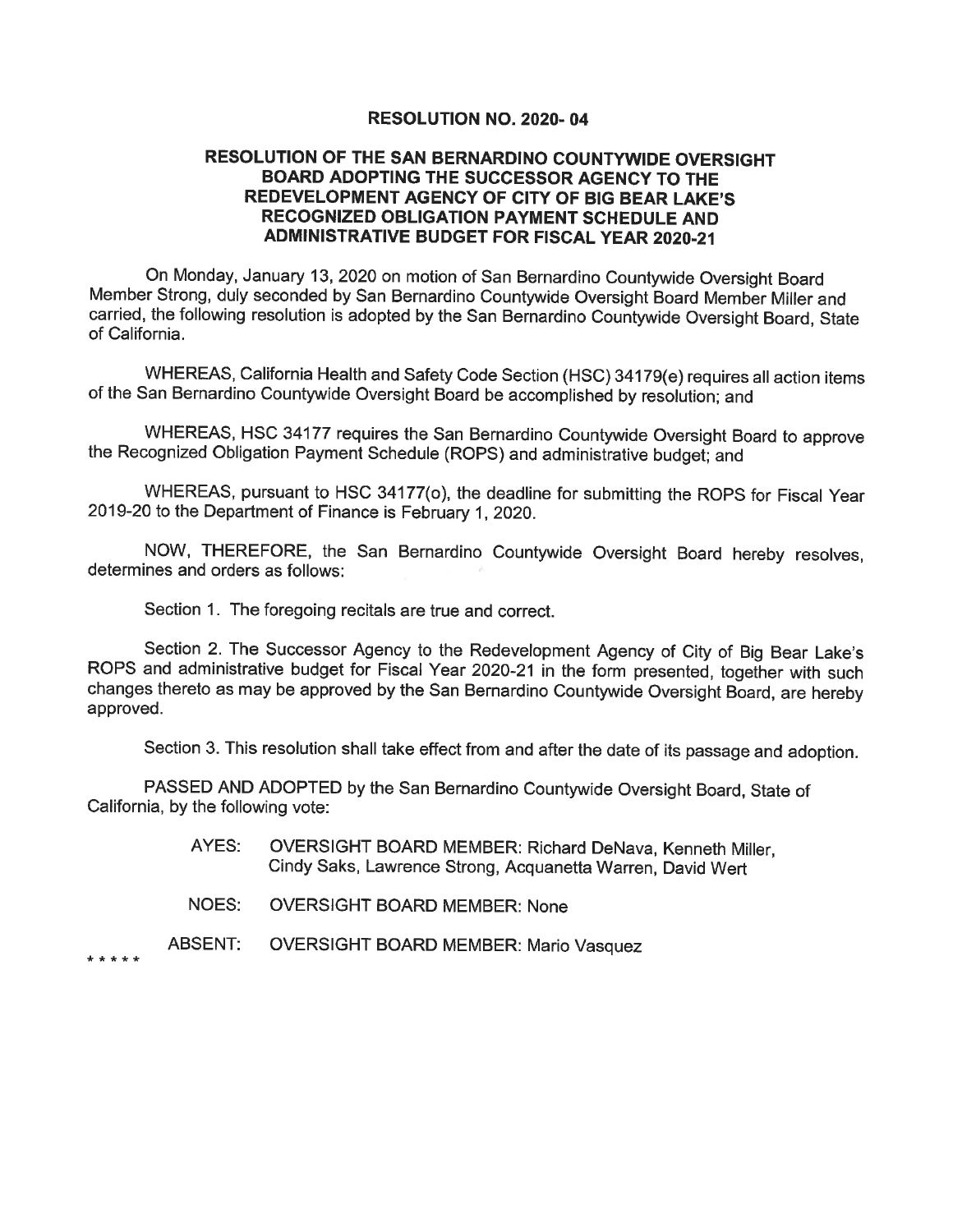#### **STATE OF CALIFORNIA**

SS.

)

١

COUNTY OF SAN BERNARDINO  $\lambda$ 

I, LYNNA MONELL, Secretary to the San Bernardino Countywide Oversight Board, State of California, hereby certify the foregoing to be a full, true and correct copy of the record of the action taken by the Countywide Oversight Board, by vote of the members present, as the same appears in the Official Minutes of said Board at its meeting of January 13, 2020. #4LA

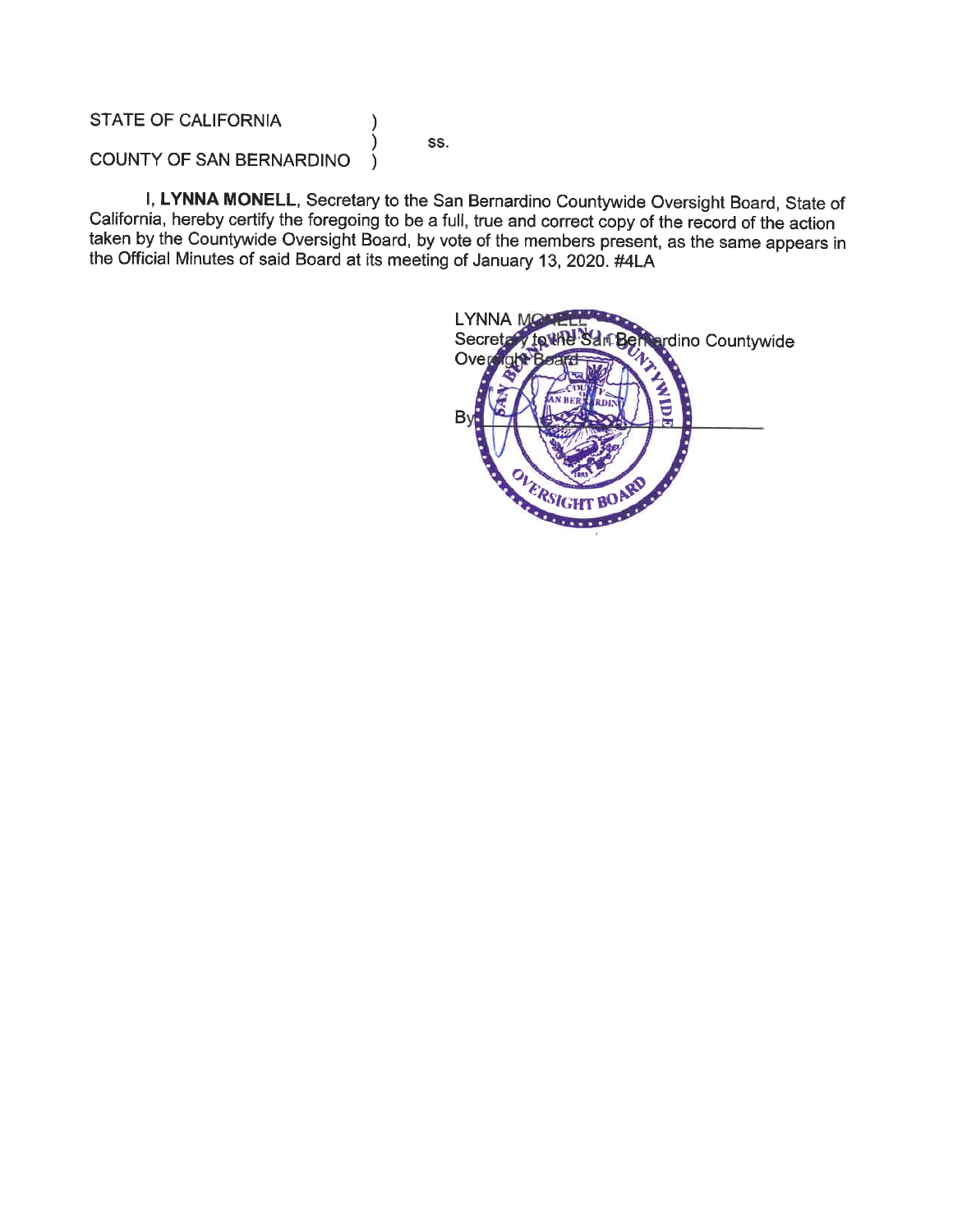## Recognized Obligation Payment Schedule (ROPS 20-21 - Summary<br>Filed for the July 1, 2020 through June 30, 2021 Period

| <b>Successor Agency:</b> | Big Bear Lake  |  |
|--------------------------|----------------|--|
| County:                  | San Bernardino |  |

|    | <b>Current Period Requested Funding for Enforceable Obligations (ROPS Detail)</b> |  | 20-21A Total<br>(July - December) | 20-21B Total<br>(January - June) |                          | ROPS 20-21 Total |           |
|----|-----------------------------------------------------------------------------------|--|-----------------------------------|----------------------------------|--------------------------|------------------|-----------|
| A  | Enforceable Obligations Funded as Follows (B+C+D):                                |  | $-5$                              |                                  | $\sim$                   |                  |           |
| B  | <b>Bond Proceeds</b>                                                              |  | $\overline{\phantom{a}}$          |                                  | $\overline{\phantom{a}}$ |                  |           |
| C. | Reserve Balance                                                                   |  | $\overline{\phantom{a}}$          |                                  |                          |                  |           |
| D  | Other Funds                                                                       |  | $\overline{\phantom{a}}$          |                                  |                          |                  |           |
| Е  | Redevelopment Property Tax Trust Fund (RPTTF) (F+G):                              |  | 938,566 \$                        |                                  | 243,414 \$               |                  | 1,181,980 |
|    | <b>RPTTF</b>                                                                      |  | 813,566                           |                                  | 118,414                  |                  | 931,980   |
| G  | Administrative RPTTF                                                              |  | 125,000                           |                                  | 125,000                  |                  | 250,000   |
| н  | <b>Current Period Enforceable Obligations (A+E):</b>                              |  | 938,566 \$                        |                                  | 243,414 \$               |                  | 1,181,980 |

Certification of Oversight Board Chairman:<br>Pursuant to Section 34177 (o) of the Health and Safety code, I<br>hereby certify that the above is a true and accurate Recognized<br>Obligation Payment Schedule for the above named succ agency.

| 3.  |           | <b>Country</b> |     |           |
|-----|-----------|----------------|-----|-----------|
|     | Name      |                |     | Title     |
| /s/ |           |                | in- | of White, |
|     | Signature |                |     | Date      |

×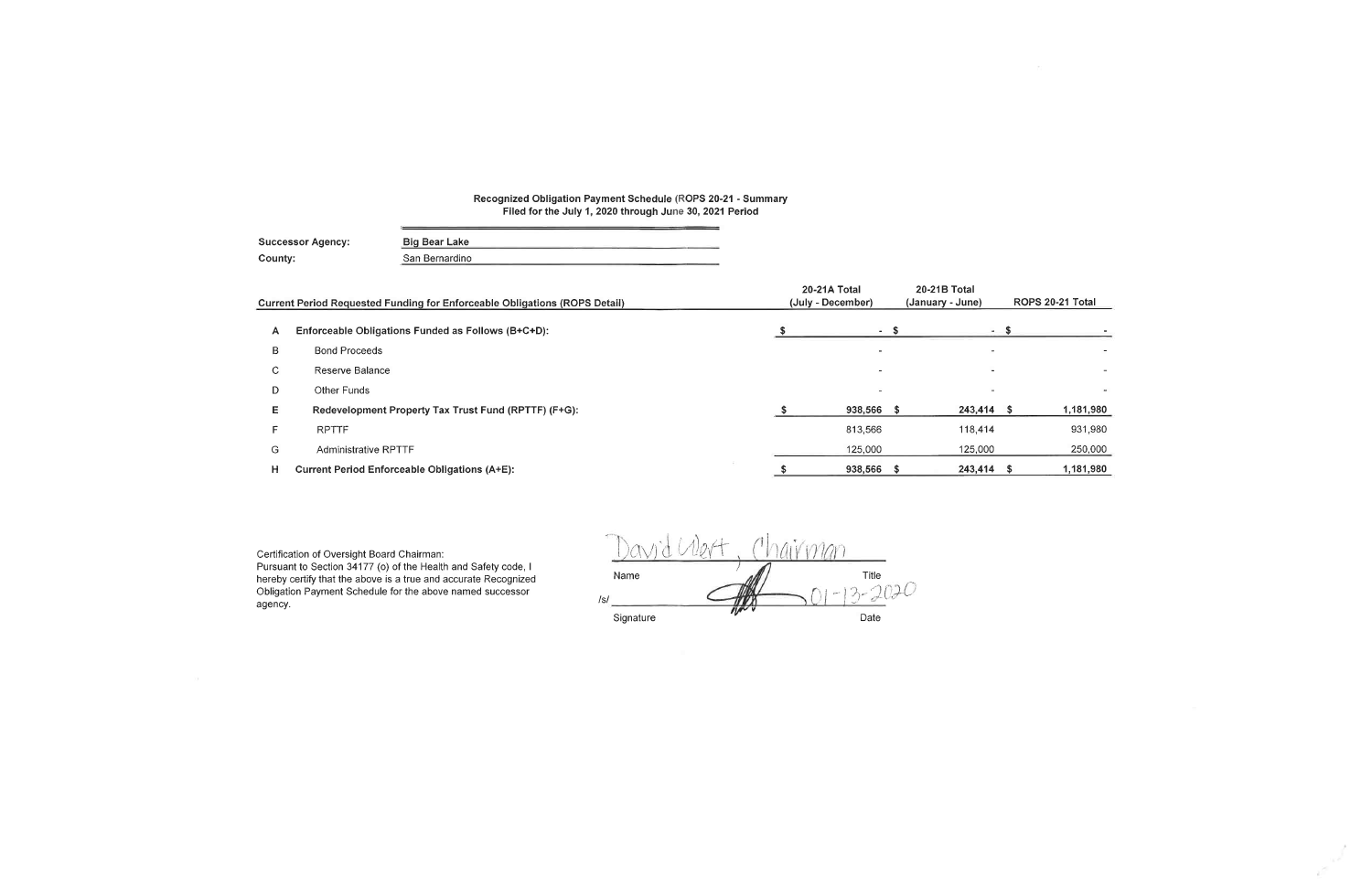|                                                                         | Big Bear Lake Recognized Obligation Payment Schedule (ROPS 20-21) - ROPS Detail |                                                        |                                             |                                               |                                         |                                                                      |                               |                                                |                                         |                                                                            |                                 |   |                                    |                          |                                                                           |                   |   |                                               |                |                        |                             |                                                              |
|-------------------------------------------------------------------------|---------------------------------------------------------------------------------|--------------------------------------------------------|---------------------------------------------|-----------------------------------------------|-----------------------------------------|----------------------------------------------------------------------|-------------------------------|------------------------------------------------|-----------------------------------------|----------------------------------------------------------------------------|---------------------------------|---|------------------------------------|--------------------------|---------------------------------------------------------------------------|-------------------|---|-----------------------------------------------|----------------|------------------------|-----------------------------|--------------------------------------------------------------|
| July 1, 2020 through June 30, 2021<br>(Report Amounts in Whole Dollars) |                                                                                 |                                                        |                                             |                                               |                                         |                                                                      |                               |                                                |                                         |                                                                            |                                 |   |                                    |                          |                                                                           |                   |   |                                               |                |                        |                             |                                                              |
| $\overline{A}$                                                          | $\overline{B}$                                                                  | $\mathbf{C}$                                           | D                                           | E                                             | F.                                      | $\mathbf{G}$                                                         | H                             |                                                | $\mathsf{J}$                            | K                                                                          | $\mathsf{L}$                    | M | N                                  | $\Omega$                 | P                                                                         | $\Omega$          | R |                                               |                |                        | V                           | W                                                            |
|                                                                         |                                                                                 |                                                        |                                             |                                               |                                         |                                                                      |                               |                                                |                                         | 20-21A (July - December)<br>20-21B (January - June)<br><b>Fund Sources</b> |                                 |   |                                    |                          |                                                                           |                   |   |                                               |                |                        |                             |                                                              |
|                                                                         | Item # Project Name/Debt Obligation                                             | Obligation Type                                        | Contract/Agreement<br><b>Execution Date</b> | Contract/Agreement<br><b>Termination Date</b> | Payee                                   | Description/Project Scope                                            | Project Area                  | <b>Total Outstanding</b><br>Debt or Obligation |                                         | Retired ROPS 20-21Total                                                    | Bond Proceeds   Reserve Balance |   | <b>Fund Sources</b><br>Other Funds | RPTTF                    | Admin RPTTF                                                               | 20-21A<br>Total   |   | Bond Proceeds   Reserve Balance   Other Funds |                | RPTTF                  | Admin RPTTF                 | 20-21B<br>Total                                              |
|                                                                         | 2005 Revenue Bonds                                                              |                                                        |                                             | 8/1/2025                                      | Jnion Bank                              | Defease 1995 Bonds                                                   | RR09 RD01                     | 6,922,002<br>3 388 174                         | $N$ 5                                   | \$ 1,181,9805<br>566,599                                                   |                                 |   |                                    | 813,566                  | 125,000                                                                   | 938,566 \$        |   |                                               | 0 <sup>1</sup> | $118.414$ \$<br>54.243 | $125,000$ \$                | 243,414                                                      |
|                                                                         | 32005 Revenue Bonds                                                             | Bond Reimbursement<br>Bond Reimbursement<br>Agreements | 11/1/2005<br>11/1/2005                      | 8/1/2025                                      | Jnion Bank                              | Defease 1995 Bonds                                                   | <b>RR10 RD01</b>              | 462,024                                        | N                                       | 77,264<br>$\sqrt{S}$                                                       |                                 |   |                                    | $\frac{512.356}{69,867}$ |                                                                           | 512,356<br>69,867 |   |                                               |                | 7,397                  |                             | $\frac{54.243}{7,397}$                                       |
|                                                                         | 4 1999 Housing Set Aside Bonds                                                  | Revenue Bonds Issued On or 6/1/1999<br>Before 12/31/10 |                                             | 8/1/2029                                      | Union Bank                              | Revenue bonds to fund housing<br>projects                            | All RD01                      | 2,815,594                                      |                                         | 282,607<br>$N$ $\sqrt{S}$                                                  |                                 |   |                                    | 228,588                  | $\mathbf{s}$                                                              | 228,588           |   |                                               |                | 54,019                 |                             | 54,019<br>$\mathbf{s}$                                       |
|                                                                         | 13 Debt administration<br>14 Debt administration                                | Fees<br>Fees                                           | 6/1/1998<br>11/1/2005                       | 8/1/2029<br>8/1/2029                          | Union Bank<br>Jnion Bank                | Debt service administration fees<br>Debt service administration fees | RR09 RG01<br><b>RR10 RG01</b> | 5,835<br>375                                   | $N$   \$<br>N                           | 5,179<br>$\sqrt{5}$<br>331                                                 |                                 |   |                                    | 2,755                    | l s                                                                       | 2,755             |   |                                               |                | 2.424<br>331           |                             | $\sqrt{5}$<br>2.424<br>331<br>$\hat{\mathbf{r}}$             |
|                                                                         | 15 Administrative Costs                                                         | Admin Costs                                            | 7/1/2020                                    | 6/30/2021                                     | Successor Agency                        | AB1x26 Implementation/Agency<br>Dissolution                          | <b>RR09 RG01</b>              | 200,000                                        | N                                       | 200,000<br>$\sqrt{5}$                                                      |                                 |   |                                    |                          | $100,000$ \$                                                              | 100,000           |   |                                               |                |                        | $100,000$ \$<br>$25,000$ \$ | 100,000<br>25,000                                            |
|                                                                         | 16 Administrative Costs<br>18 Litigation Costs                                  | Admin Costs<br>Admin Costs                             | 7/1/2020<br>7/1/2020                        | 6/30/2021<br>6/30/2021                        | Successor Agency<br>Best Best & Krieger | AB1x26 Implementation/Agency<br>Dissolution<br>OFA DDR Litigation    | <b>RR10 RG01</b><br>RR09 RG01 | 50,000                                         | $N \mid$ \$<br>$N$ \$                   | 50,000                                                                     |                                 |   |                                    |                          | $25,000$ \$                                                               | 25,000            |   |                                               |                |                        |                             | $\mathbf{s}$                                                 |
| 21                                                                      |                                                                                 |                                                        |                                             |                                               |                                         |                                                                      |                               |                                                | $N$ $\sqrt{S}$<br>$N$ $\sqrt{S}$        |                                                                            |                                 |   |                                    |                          |                                                                           |                   |   |                                               |                |                        |                             | $\mathbf{S}$<br>$\mathbf{S}$                                 |
| 22<br>-23                                                               |                                                                                 |                                                        |                                             |                                               |                                         |                                                                      |                               |                                                | $N$   \$<br>$N$ \$                      |                                                                            |                                 |   |                                    |                          | $\sim$<br>$\sim$                                                          |                   |   |                                               |                |                        |                             | $\mathbf{s}$<br>$\mathbf{s}$                                 |
| 24                                                                      |                                                                                 |                                                        |                                             |                                               |                                         |                                                                      |                               |                                                | $N \mid$ \$<br>$N$   \$                 |                                                                            |                                 |   |                                    |                          | $\mathcal{S}$<br>IS.                                                      |                   |   |                                               |                |                        |                             | $\mathbf{s}$<br>$\sim$                                       |
|                                                                         |                                                                                 |                                                        |                                             |                                               |                                         |                                                                      |                               |                                                | $N$ $S$<br>$N$ $\sqrt{5}$               |                                                                            |                                 |   |                                    |                          | $\sqrt{s}$<br>S                                                           |                   |   |                                               |                |                        |                             | $\sim$<br>$\sim$                                             |
| $\overline{29}$                                                         |                                                                                 |                                                        |                                             |                                               |                                         |                                                                      |                               |                                                | $N$ \$                                  |                                                                            |                                 |   |                                    |                          | $\sim$<br>Is.                                                             |                   |   |                                               |                |                        |                             | $\mathbf{s}$<br>$\mathbf{s}$                                 |
| 30<br>$\overline{31}$                                                   |                                                                                 |                                                        |                                             |                                               |                                         |                                                                      |                               |                                                | $N$ $\sqrt{3}$                          |                                                                            |                                 |   |                                    |                          | S<br>IS.                                                                  |                   |   |                                               |                |                        |                             | $\sim$<br>$\mathbf{s}$                                       |
| 32<br>33                                                                |                                                                                 |                                                        |                                             |                                               |                                         |                                                                      |                               |                                                | $N$   \$                                |                                                                            |                                 |   |                                    |                          | S<br>S                                                                    |                   |   |                                               |                |                        |                             | $\sim$<br>$\sim$                                             |
| $\begin{array}{c c}\n34 \\ 35\n\end{array}$                             |                                                                                 |                                                        |                                             |                                               |                                         |                                                                      |                               |                                                | $N = 5$<br>$N$ 5                        |                                                                            |                                 |   |                                    |                          | <b>S</b><br>ls.                                                           |                   |   |                                               |                |                        |                             | $\sim$<br>$\mathsf{s}$                                       |
| 36<br>37                                                                |                                                                                 |                                                        |                                             |                                               |                                         |                                                                      |                               |                                                | $N$ $S$<br>$N$ $\sqrt{S}$               |                                                                            |                                 |   |                                    |                          | S<br>- 5                                                                  |                   |   |                                               |                |                        |                             | S<br>S                                                       |
| 38<br>39                                                                |                                                                                 |                                                        |                                             |                                               |                                         |                                                                      |                               |                                                | $N$ $\frac{1}{3}$<br>$N$ \$             |                                                                            |                                 |   |                                    |                          | Is.<br>$\overline{\phantom{a}}$                                           |                   |   |                                               |                |                        |                             | $\sim$<br>S                                                  |
| 40<br>41                                                                |                                                                                 |                                                        |                                             |                                               |                                         |                                                                      |                               |                                                | $N \mid$ \$<br>$N \mid$ \$              |                                                                            |                                 |   |                                    |                          | $\sqrt{S}$<br>$\vert$ 5                                                   |                   |   |                                               |                |                        |                             | S<br>$\sim$                                                  |
| 42<br>43                                                                |                                                                                 |                                                        |                                             |                                               |                                         |                                                                      |                               |                                                | $N$ $\sqrt{s}$<br>$N$ $\sqrt{S}$        |                                                                            |                                 |   |                                    |                          | s <br>$\sqrt{3}$                                                          |                   |   |                                               |                |                        |                             | $\sim$<br>$\sqrt{2}$                                         |
| 44<br>45                                                                |                                                                                 |                                                        |                                             |                                               |                                         |                                                                      |                               |                                                | N S<br>$N$ $\sqrt{S}$                   |                                                                            |                                 |   |                                    |                          | $\frac{1}{2}$<br>$\sqrt{3}$                                               |                   |   |                                               |                |                        |                             | $\sim$<br>$\sqrt{2}$                                         |
| 46<br>47                                                                |                                                                                 |                                                        |                                             |                                               |                                         |                                                                      |                               |                                                | $N$ $\frac{1}{3}$<br>$N \mid S$         |                                                                            |                                 |   |                                    |                          | $\sqrt{5}$<br>$\sqrt{S}$                                                  |                   |   |                                               |                |                        |                             | $\sim$<br>S                                                  |
| 48<br>49                                                                |                                                                                 |                                                        |                                             |                                               |                                         |                                                                      |                               |                                                | $N$ $s$<br>$N \mid S$                   |                                                                            |                                 |   |                                    |                          | s <br>$\vert s \vert$                                                     |                   |   |                                               |                |                        |                             | $\mathsf{S}$<br>$\sqrt{5}$                                   |
| 50<br>51                                                                |                                                                                 |                                                        |                                             |                                               |                                         |                                                                      |                               |                                                | $N \mid$ \$<br>$N \mid S$               |                                                                            |                                 |   |                                    |                          | $\sqrt{2}$<br>$\frac{1}{2}$                                               |                   |   |                                               |                |                        |                             | $\mathsf{S}$<br>$\sqrt{S}$                                   |
| -52<br>53                                                               |                                                                                 |                                                        |                                             |                                               |                                         |                                                                      |                               |                                                | $N \mid$ \$<br>$N \mid$ \$              |                                                                            |                                 |   |                                    |                          | $\sqrt{3}$<br>$\sqrt{5}$                                                  |                   |   |                                               |                |                        |                             | s <br>$\sqrt{s}$                                             |
| 54<br>55                                                                |                                                                                 |                                                        |                                             |                                               |                                         |                                                                      |                               |                                                | $N$ $\sqrt{S}$<br>$N \mid S$            |                                                                            |                                 |   |                                    |                          | $\sqrt{2}$<br>$\sqrt{5}$                                                  |                   |   |                                               |                |                        |                             | $\sim$ s<br>$\sqrt{S}$                                       |
| 56                                                                      |                                                                                 |                                                        |                                             |                                               |                                         |                                                                      |                               |                                                | $N \mid S$<br>$N$ $\overline{s}$        |                                                                            |                                 |   |                                    |                          | $\sqrt{5}$<br>$\mathsf{S}$                                                |                   |   |                                               |                |                        |                             | $\vert$ s<br>$\mathbf{s}$                                    |
| $\frac{58}{59}$                                                         |                                                                                 |                                                        |                                             |                                               |                                         |                                                                      |                               |                                                | $N \mid$ \$<br>$N$ \$                   |                                                                            |                                 |   |                                    |                          | $\sqrt{3}$<br>$\sqrt{2}$                                                  |                   |   |                                               |                |                        |                             | $\vert$ s<br>$\sqrt{2}$                                      |
| $\begin{array}{r}\n 60 \\  61 \\  \hline\n 62\n \end{array}$            |                                                                                 |                                                        |                                             |                                               |                                         |                                                                      |                               |                                                | $N \quad$ \$<br>$N$ $S$                 |                                                                            |                                 |   |                                    |                          | $\sqrt{2}$<br>$\sqrt{s}$<br>S                                             |                   |   |                                               |                |                        |                             | $\sqrt{ }$<br>$\sqrt{3}$<br>$\sqrt{2}$                       |
| $\begin{array}{r} 63 \\ 64 \\ \hline 65 \end{array}$                    |                                                                                 |                                                        |                                             |                                               |                                         |                                                                      |                               |                                                | $N$ $\frac{1}{3}$<br>$N$ \$<br>$N$   \$ |                                                                            |                                 |   |                                    |                          | s                                                                         |                   |   |                                               |                |                        |                             | $  \mathsf{s}  $<br>$\frac{1}{2}$                            |
|                                                                         |                                                                                 |                                                        |                                             |                                               |                                         |                                                                      |                               |                                                | $N \simeq$ $\sqrt{S}$<br>$N$ $S$        |                                                                            |                                 |   |                                    |                          | s <br>$  \mathsf{s}  $                                                    |                   |   |                                               |                |                        |                             | $\sqrt{3}$<br>$\sqrt{S}$                                     |
| $\begin{array}{r} 66 \\ 67 \end{array}$<br>68                           |                                                                                 |                                                        |                                             |                                               |                                         |                                                                      |                               |                                                | $N$ $S$<br>$N$ \$                       |                                                                            |                                 |   |                                    |                          | $  \mathsf{s}  $<br>$\sqrt{s}$<br>$\sqrt{2}$                              |                   |   |                                               |                |                        |                             | $\frac{1}{2}$<br>$\begin{array}{ c c } \hline s \end{array}$ |
| 69<br>70                                                                |                                                                                 |                                                        |                                             |                                               |                                         |                                                                      |                               |                                                | $N$ \$<br>$N$ \$                        |                                                                            |                                 |   |                                    |                          | s                                                                         |                   |   |                                               |                |                        |                             | s <br>$\sqrt{S}$                                             |
| 71<br>72                                                                |                                                                                 |                                                        |                                             |                                               |                                         |                                                                      |                               |                                                | $N$ $\sqrt{5}$<br>$N$ $S$               |                                                                            |                                 |   |                                    |                          | s <br>$\vert$ s<br>$\vert$ s                                              |                   |   |                                               |                |                        |                             | $\sqrt{s}$<br>$\vert s \vert$                                |
| $\frac{73}{74}$                                                         |                                                                                 |                                                        |                                             |                                               |                                         |                                                                      |                               |                                                | $N$ $S$<br>$N$ $S$                      |                                                                            |                                 |   |                                    |                          | $\frac{s}{s}$                                                             |                   |   |                                               |                |                        |                             | s                                                            |
| 75<br>- 76                                                              |                                                                                 |                                                        |                                             |                                               |                                         |                                                                      |                               |                                                | $N$ $\sqrt{S}$<br>$N$ $\sqrt{3}$        |                                                                            |                                 |   |                                    |                          | $\frac{1}{3}$                                                             |                   |   |                                               |                |                        |                             | $\vert s \vert$<br>$\vert s \vert$                           |
| - 77<br>78                                                              |                                                                                 |                                                        |                                             |                                               |                                         |                                                                      |                               |                                                | $N$ $\sqrt{S}$<br>$N$ $s$               |                                                                            |                                 |   |                                    |                          | $\frac{s}{s}$<br>$\sqrt{5}$                                               |                   |   |                                               |                |                        |                             | $\sqrt{s}$<br> s                                             |
| 79<br>80                                                                |                                                                                 |                                                        |                                             |                                               |                                         |                                                                      |                               |                                                | $N$ 5<br>$N$ $S$                        |                                                                            |                                 |   |                                    |                          | s <br>$\sqrt{s}$                                                          |                   |   |                                               |                |                        |                             | s <br> s                                                     |
| 81<br>82                                                                |                                                                                 |                                                        |                                             |                                               |                                         |                                                                      |                               |                                                | $N \simeq$<br>$N$ \$                    |                                                                            |                                 |   |                                    |                          | 5                                                                         |                   |   |                                               |                |                        |                             | s <br>$\sqrt{5}$                                             |
| 83                                                                      |                                                                                 |                                                        |                                             |                                               |                                         |                                                                      |                               |                                                | $N$ $\sqrt{3}$<br>$N$ $S$               |                                                                            |                                 |   |                                    |                          | $\begin{array}{c c}\n\bullet & \bullet \\ \bullet & \bullet\n\end{array}$ |                   |   |                                               |                |                        |                             | s <br> s                                                     |
| $\begin{array}{r} 84 \\ 85 \\ 86 \end{array}$                           |                                                                                 |                                                        |                                             |                                               |                                         |                                                                      |                               |                                                | $N$ 5<br>$N$ $\sqrt{S}$                 |                                                                            |                                 |   |                                    |                          | s <br> s                                                                  |                   |   |                                               |                |                        |                             | s <br>$\sqrt{S}$                                             |
| 87                                                                      |                                                                                 |                                                        |                                             |                                               |                                         |                                                                      |                               |                                                | $N \quad$ $\sqrt{S}$<br>$N = 5$         |                                                                            |                                 |   |                                    |                          | $\sqrt{3}$                                                                |                   |   |                                               |                |                        |                             | $\sqrt{S}$<br>$\begin{array}{c} \hline \end{array}$          |
| $\begin{array}{r} 88 \\ 89 \\ \hline 90 \end{array}$                    |                                                                                 |                                                        |                                             |                                               |                                         |                                                                      |                               |                                                | $N$ \$<br>$N \qquad$ \$                 |                                                                            |                                 |   |                                    |                          | $\frac{s}{s}$                                                             |                   |   |                                               |                |                        |                             | $\sqrt{s}$<br> s                                             |
|                                                                         |                                                                                 |                                                        |                                             |                                               |                                         |                                                                      |                               |                                                |                                         |                                                                            |                                 |   |                                    |                          |                                                                           |                   |   |                                               |                |                        |                             |                                                              |

 $\mathbb{Z}^2$